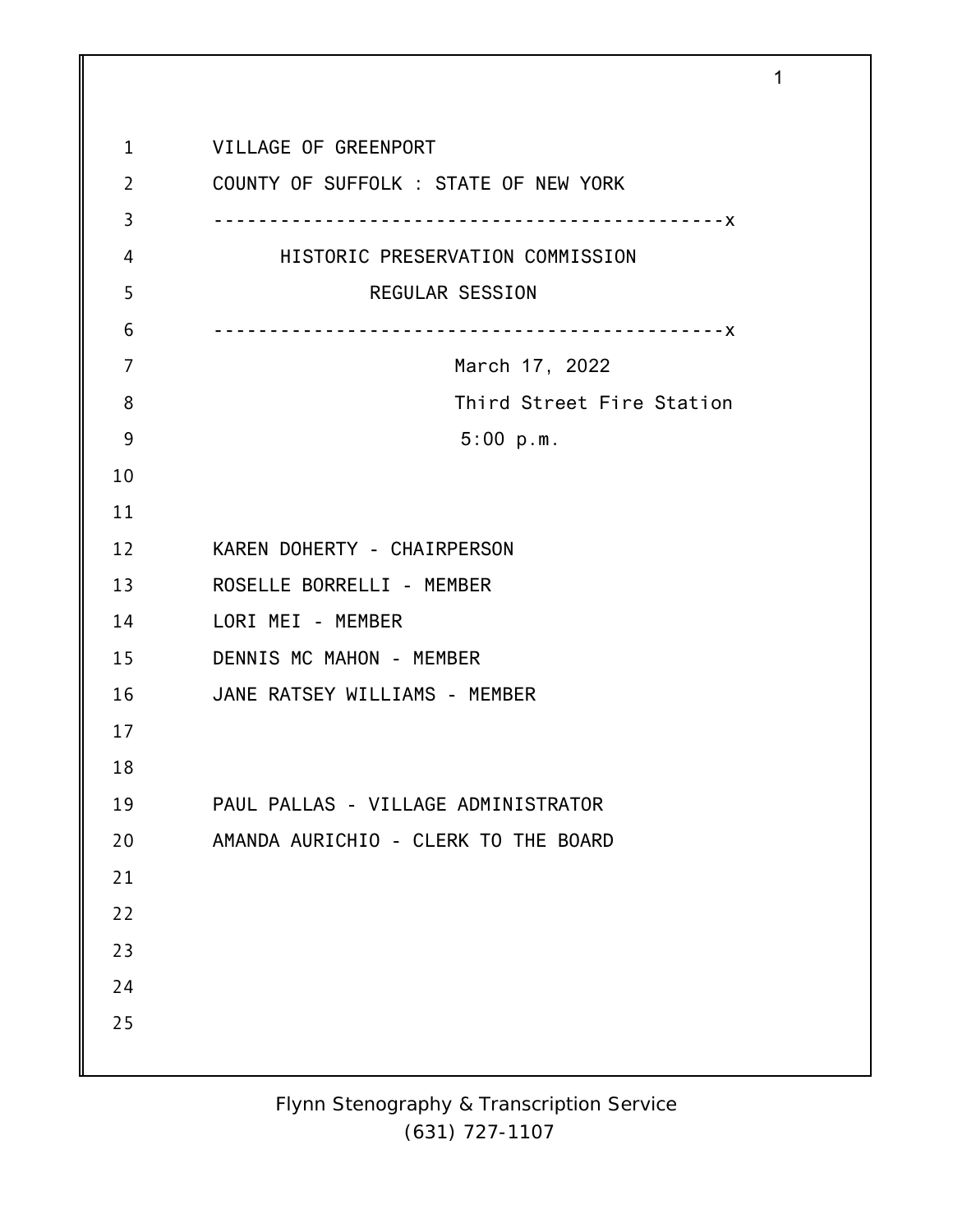|                |                |                                           | $\overline{2}$ |
|----------------|----------------|-------------------------------------------|----------------|
| $\mathbf{1}$   |                | <b>INDEX</b>                              |                |
| $\overline{2}$ | <b>ITEM</b>    | DESCRIPTION                               | <b>PAGE</b>    |
| 3              | 1              | <b>145 CENTRAL AVENUE</b>                 | 3              |
| 4              |                | Applicant: Tom Innamorato                 |                |
| 5              | $\overline{2}$ | 618 CARPENTER STREET                      | 6              |
| 6              |                |                                           |                |
| 7              |                | Applicant: Claudia Cifuentes-Filippa      |                |
|                |                | And Alejandro Filippa                     |                |
| 8              | 3              | Motion to accept and approve the minutes  | 18             |
| 9              |                | Of the February 17, 2022 Regular Meeting. |                |
| 10             | $\overline{4}$ | Motion to schedule the next Historic      | 18             |
| 11             |                | Preservation Commission Meeting for       |                |
| 12             |                | 5:00 p.m. on April 21, 2022 at the Third  |                |
| 13             |                | Street Fire Station.                      |                |
| 14             | 5              | Motion to adjourn.                        | 22             |
| 15             |                |                                           |                |
| 16             |                |                                           |                |
| 17             |                |                                           |                |
| 18             |                |                                           |                |
| 19             |                |                                           |                |
| 20             |                |                                           |                |
| 21             |                |                                           |                |
| 22             |                |                                           |                |
| 23             |                |                                           |                |
| 24             |                |                                           |                |
| 25             |                |                                           |                |
|                |                |                                           |                |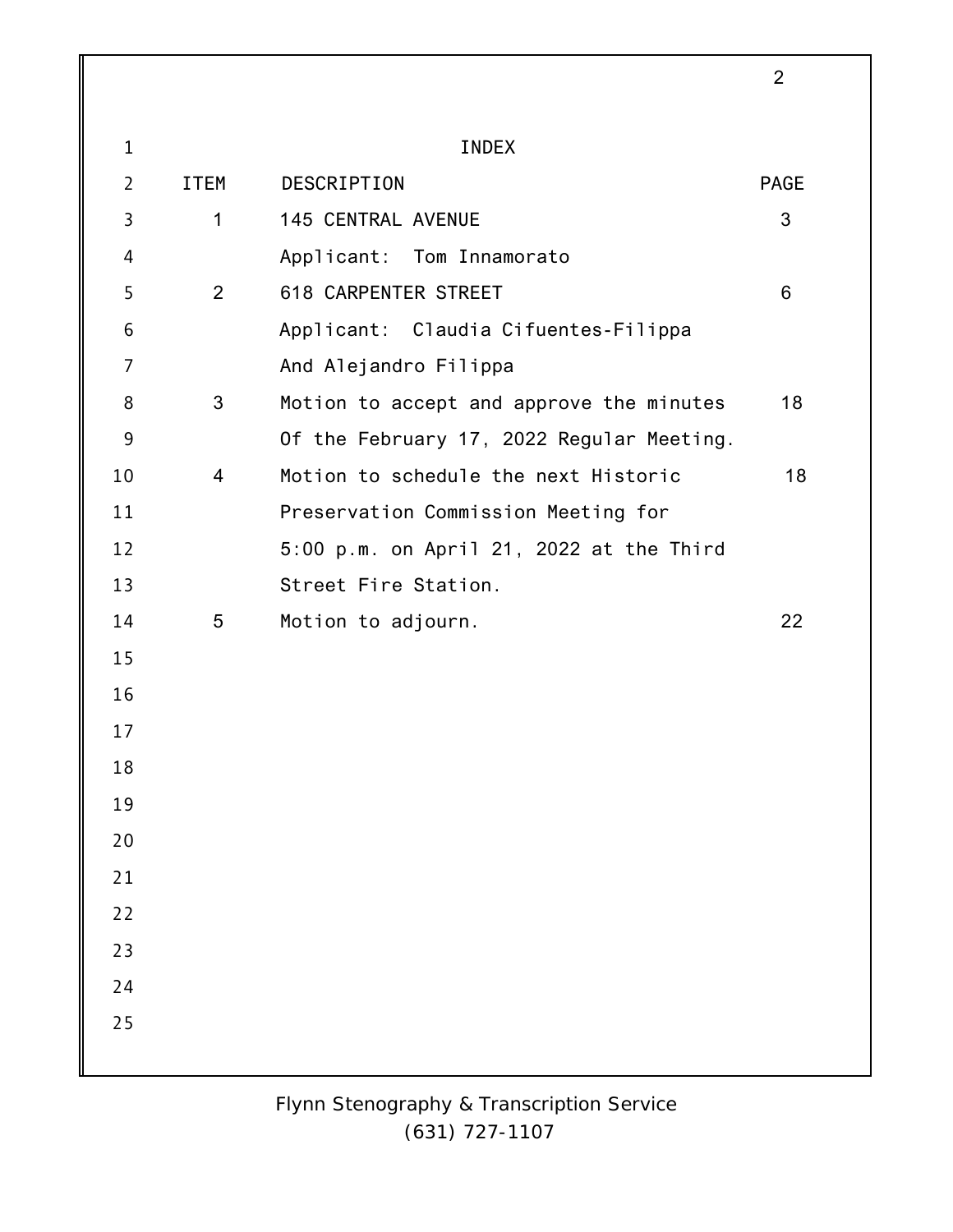| HPC 3/17/22 |  |
|-------------|--|
|             |  |

| $\mathbf{1}$   | (The Meeting was Called to Order at 5:01 p.m.)      |
|----------------|-----------------------------------------------------|
| $\overline{2}$ | CHAIRPERSON DOHERTY: So it's 5:01.<br>$\mathbf{I}$  |
| 3              | would like to call the meeting to order. Thank      |
| 4              | you for attending the Village of Greenport          |
| 5              | Historic Preservation Commission meeting of         |
| 6              | March 17th, 2022 at the Third Street Fire           |
| 7              | Station. Happy Saint Patrick's Day. I'm Karen       |
| 8              | Doherty and I'm Chairperson of the Historic         |
| 9              | Preservation Commission. Would the member of the    |
| 10             | Commission please introduce yourself.               |
| 11             | MEMBER RATSEY WILLIAMS: My name is Jane             |
| 12             | Ratsey Williams.                                    |
| 13             | MEMBER BORRELLI: Roselle Borrelli.                  |
| 14             | MEMBER MEI: Lori Mei.                               |
| 15             | CHAIRPERSON DOHERTY: We have a quorum.              |
| 16             | We will move to agenda Item No. 1 -                 |
| 17             | 145 Central Avenue. Discussion and possible         |
| 18             | motion on the application of Tom Innamorato.<br>The |
| 19             | Applicant seeks approval to remove the older        |
| 20             | additions on the rear of the house and add a        |
| 21             | 569 square foot addition. The roof will be          |
| 22             | raised to allow for usable space inside. The        |
| 23             | slope of the roof will remain the same.             |
| 24             | SCTM #1001-5. -- there he is.                       |
| 25             | (Member McMahon Entered the Meeting)                |
|                |                                                     |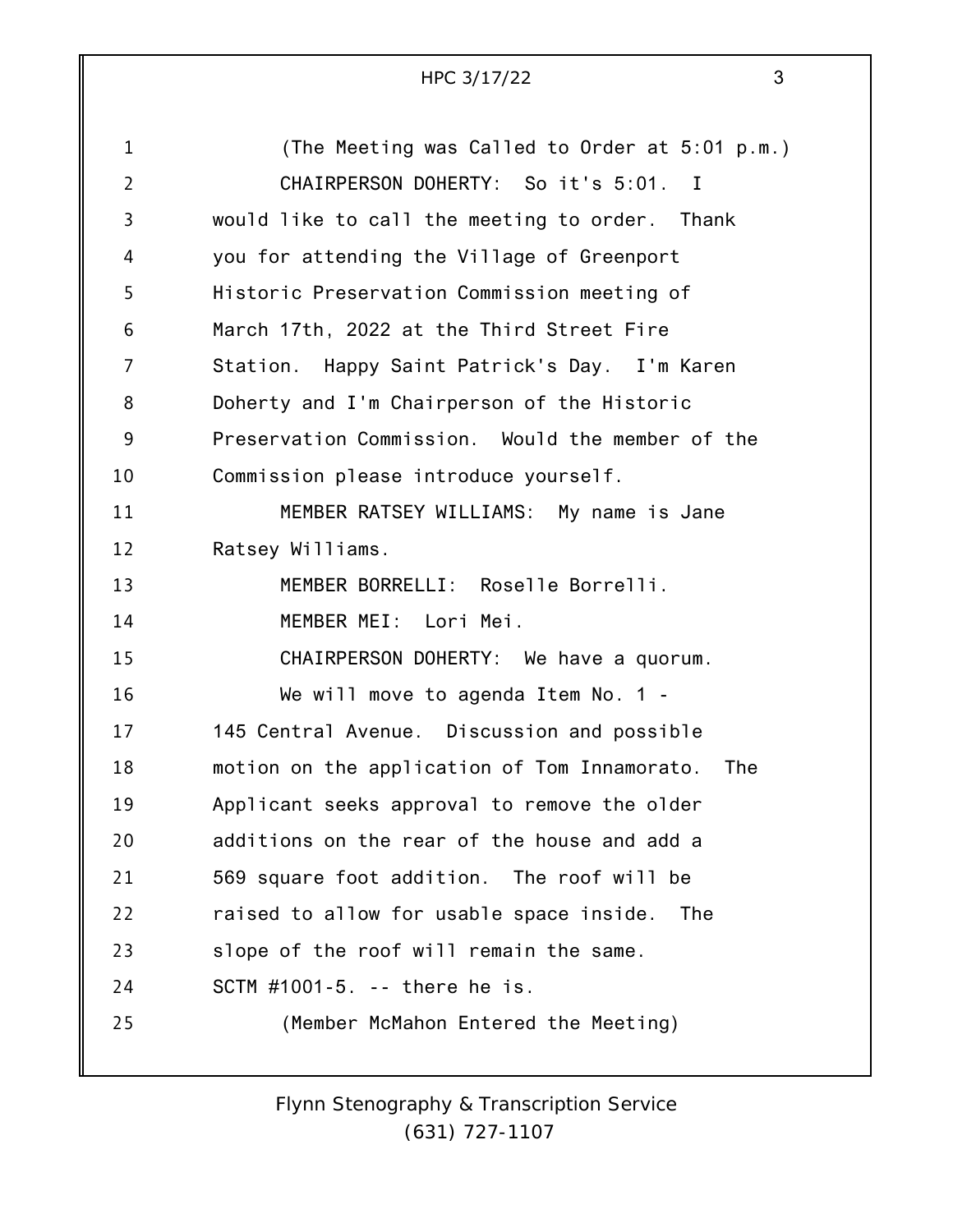1 2 3 4 5 6 7 8 9 10 11 12 13 14 15 16 17 18 19 20 21 22 23 24 25 HPC 3/17/22 4 CHAIRPERSON DOHERTY: -2-2. Is the owner or representative present? (No Response) CHAIRPERSON DOHERTY: Okay. So it seems the owner or representative is not present. In any event, we would not be able to vote on their application today. We need to have a public hearing on the project, since it qualifies as a major alteration with proposed demolition and changes to the house. We can schedule the public hearing at the start of our meeting next month. And since the -- there's no one here we can ask questions of, they will all need to wait. I know I had a lot of questions for them. So -- and, Ms. Aurichio, thank you so much for getting the answers to the questions I had on the applicant. I make a motion to table the October 8th, 2021 application of 145 Central Avenue to the April 21, '22 meeting. Do I have a second? MEMBER MEI: Second. MEMBER MC MAHON: Second. CHAIRPERSON DOHERTY: All in favor? MEMBER BORRELLI: Aye. MEMBER MC MAHON: Aye.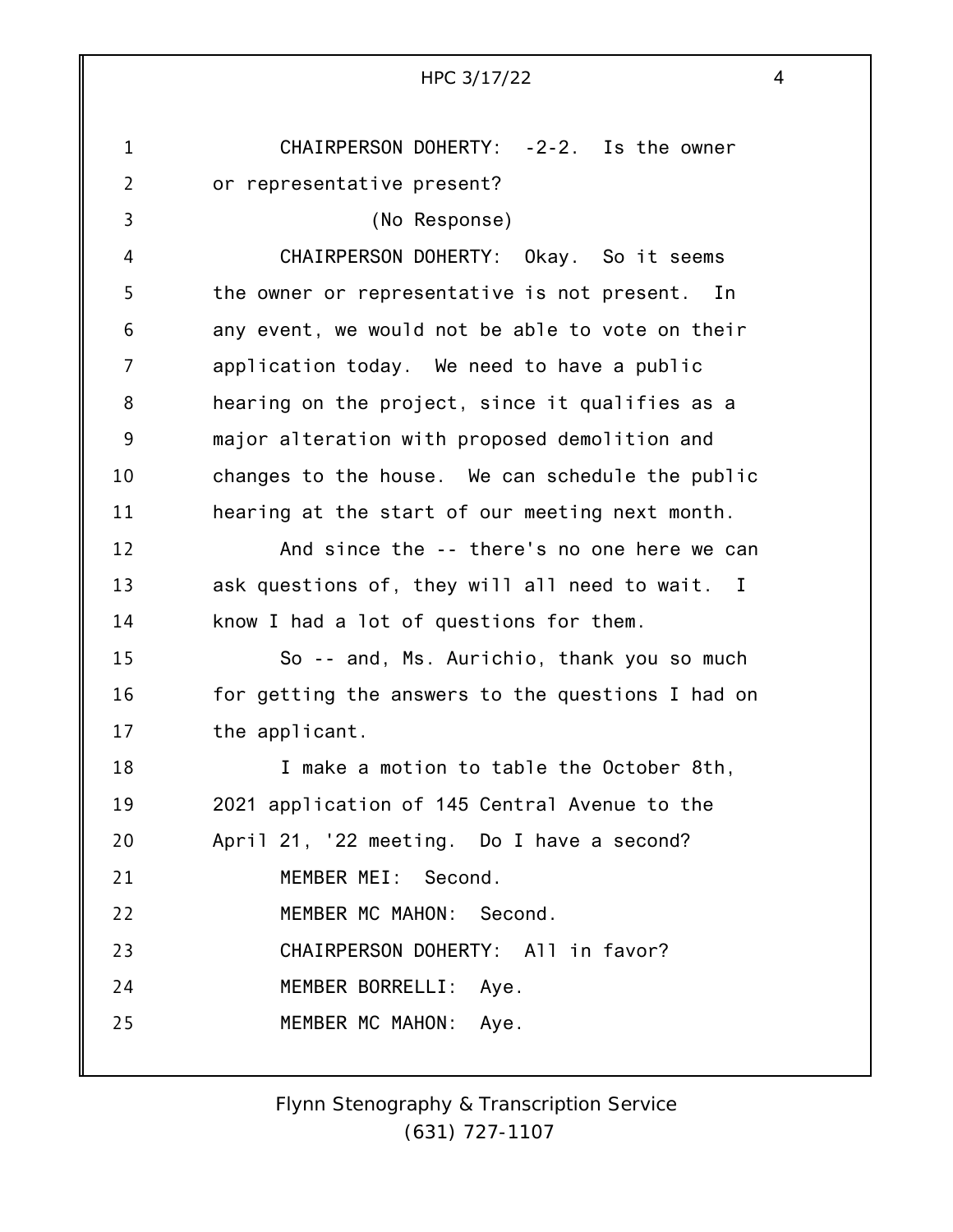1 2 3 4 5 6 7 8 9 10 11 12 13 14 15 16 17 18 19 20 21 22 23 24 25 HPC 3/17/22 5 MEMBER MEI: Aye. MEMBER WILLIAMS: Aye. CHAIRPERSON DOHERTY: Aye. The motion is tabled -- the application is tabled. Agenda Item No. 2 - 618 Carpenter Street. Discussion and possible motion on the application of Claudia -- ADMINISTRATOR PALLAS: If I -- Madam Chair, if I may. I'm sorry. CHAIRPERSON DOHERTY: Yes. ADMINISTRATOR PALLAS: I apologize for the interruption. For the -- for the previous application, are you scheduling the hearing for next month? CHAIRPERSON DOHERTY: Yes. ADMINISTRATOR PALLAS: Okay. Then just as a point of order, just if you have a motion to schedule the hearing, rather than table the application. Just tabling it means you're not considering it until -- at all. CHAIRPERSON DOHERTY: Okay. ADMINISTRATOR PALLAS: You actually are going to consider it next month, so you would just, you know, schedule, make a motion to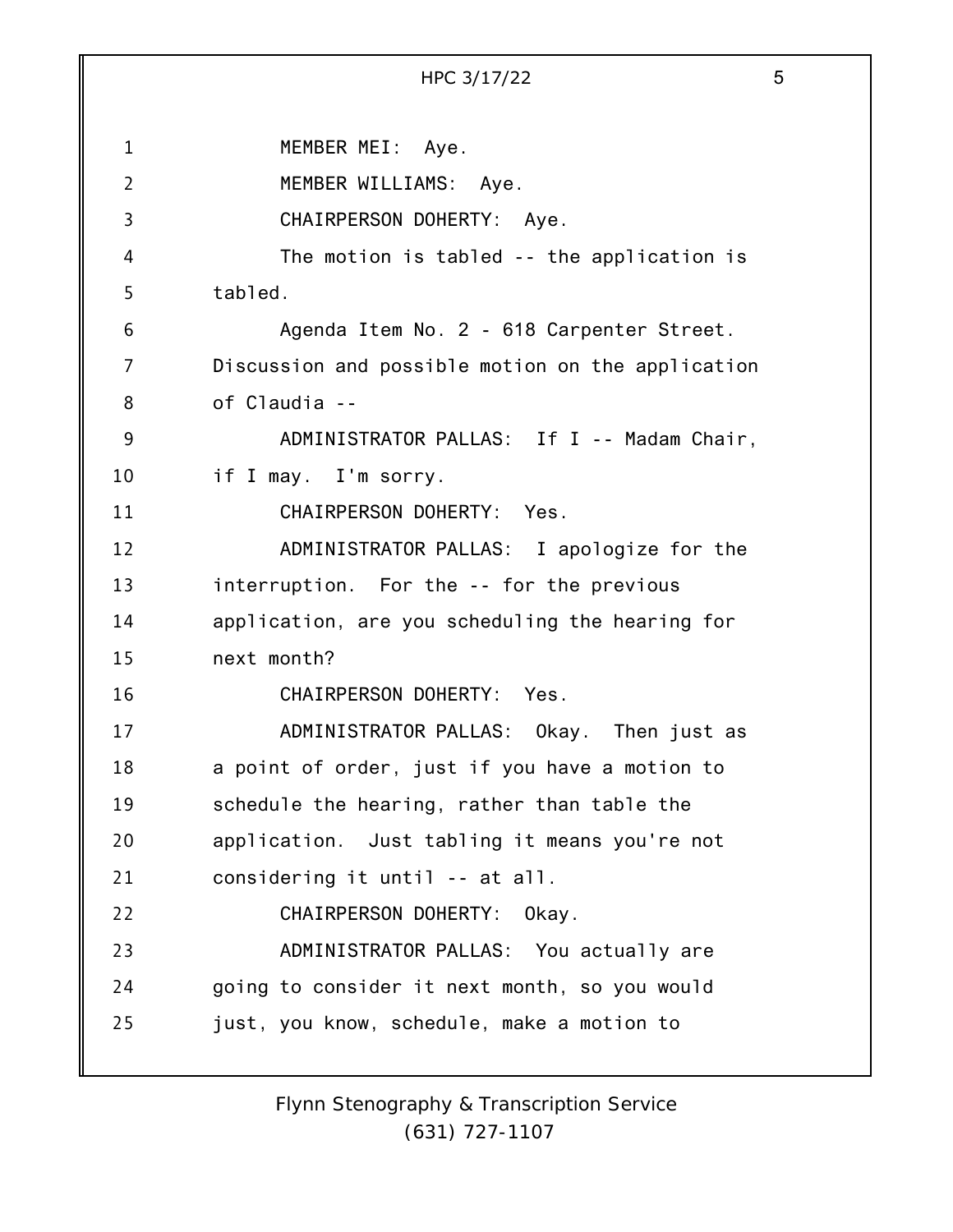|                | HPC 3/17/22                                      | 6 |
|----------------|--------------------------------------------------|---|
|                |                                                  |   |
| $\mathbf{1}$   | schedule the public hearing for the application. |   |
| $\overline{2}$ | CHAIRPERSON DOHERTY: Okay, I will do that.       |   |
| 3              | So I would like to make another motion to        |   |
| 4              | schedule the application for a public hearing at |   |
| 5              | our April 21, 2022 meeting. Do I have a second?  |   |
| 6              | MEMBER WILLIAMS: Second.                         |   |
| 7              | CHAIRPERSON DOHERTY: All in favor?               |   |
| 8              | MEMBER BORRELLI: Aye.                            |   |
| 9              | MEMBER MC MAHON: Aye.                            |   |
| 10             | MEMBER MEI: Aye.                                 |   |
| 11             | MEMBER WILLIAMS: Aye.                            |   |
| 12             | CHAIRPERSON DOHERTY: Aye.                        |   |
| 13             | Motion carries. Thank you very much.             |   |
| 14             | Okay. Again, Agenda Item No. 2 -                 |   |
| 15             | 618 Carpenter Street. Discussion and possible    |   |
| 16             | motion on the application of Claudia Cifuentes.  |   |
| 17             | Roselle, am I pronouncing that correctly?        |   |
| 18             | MEMBER BORRELLI: Yes, Cifuentes.                 |   |
| 19             | CHAIRPERSON DOHERTY: Filippa, and                |   |
| 20             | Alejandro Filippa. The applicant seeks           |   |
| 21             | approval to:                                     |   |
| 22             | • Update the driveway by creating a pebble       |   |
| 23             | driveway.                                        |   |
| 24             | · Use boxwood shrubs instead of a fence          |   |
| 25             | that was previously approved.                    |   |
|                |                                                  |   |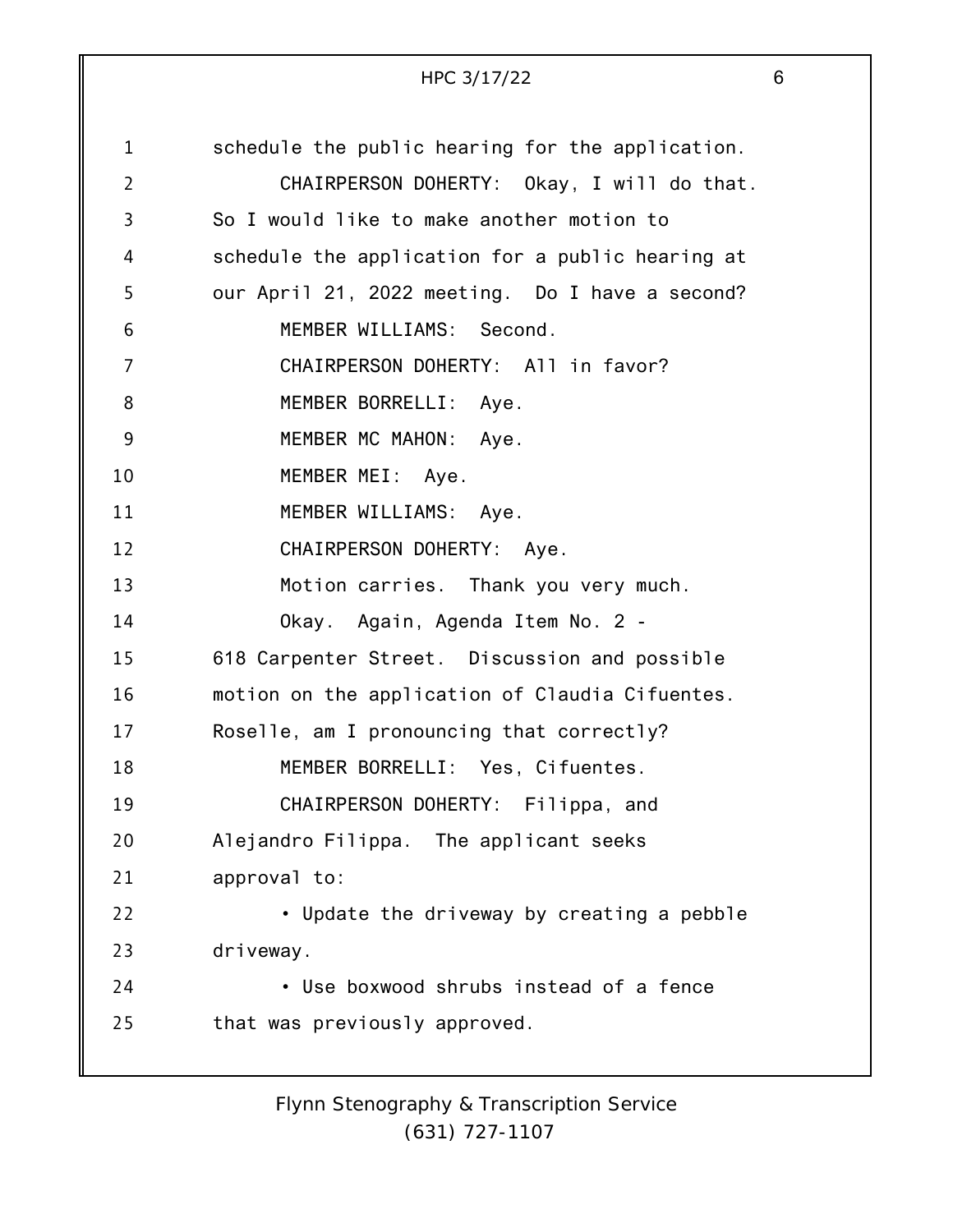|                | HPC 3/17/22                                    | $\overline{7}$ |
|----------------|------------------------------------------------|----------------|
|                |                                                |                |
| $\mathbf 1$    | • Replace the pavers to both entryways.        |                |
| $\overline{2}$ | • Replace the pavers behind the fence,         |                |
| 3              | which are not visible from the street.         |                |
| 4              | • Replace the porch posts.                     |                |
| 5              | SCTM #1001-3 --                                |                |
| 6              | JARED LOVELESS: Did she not give you the       |                |
| 7              | examples that she was --                       |                |
| 8              | CHAIRPERSON DOHERTY: Oh, just hang on a        |                |
| 9              | sec. 1001-3.-4-24.                             |                |
| 10             | Okay. Can you please state your name and       |                |
| 11             | address for the record.                        |                |
| 12             | JARED LOVELESS: Jared Loveless, 9 Sutton       |                |
| 13             | Place, Greenport.                              |                |
| 14             | CHAIRPERSON DOHERTY: I don't believe I got     |                |
| 15             | them.                                          |                |
| 16             | JARED LOVELESS: She just emailed it to me,     |                |
| 17             | but I thought she had given it to you guys. So |                |
| 18             | it just has like pictures what she's thinking. |                |
| 19             | MEMBER MC MAHON: Can I take a look at your     |                |
| 20             | copies, Jared?                                 |                |
| 21             | MEMBER BORRELLI: I have that. I have           |                |
| 22             | pictures.                                      |                |
| 23             | MEMBER MC MAHON: Oh, you do?                   |                |
| 24             | MEMBER WILLIAMS: I have pictures also.         |                |
| 25             | JARED LOVELESS: Well, there you go.            |                |
|                |                                                |                |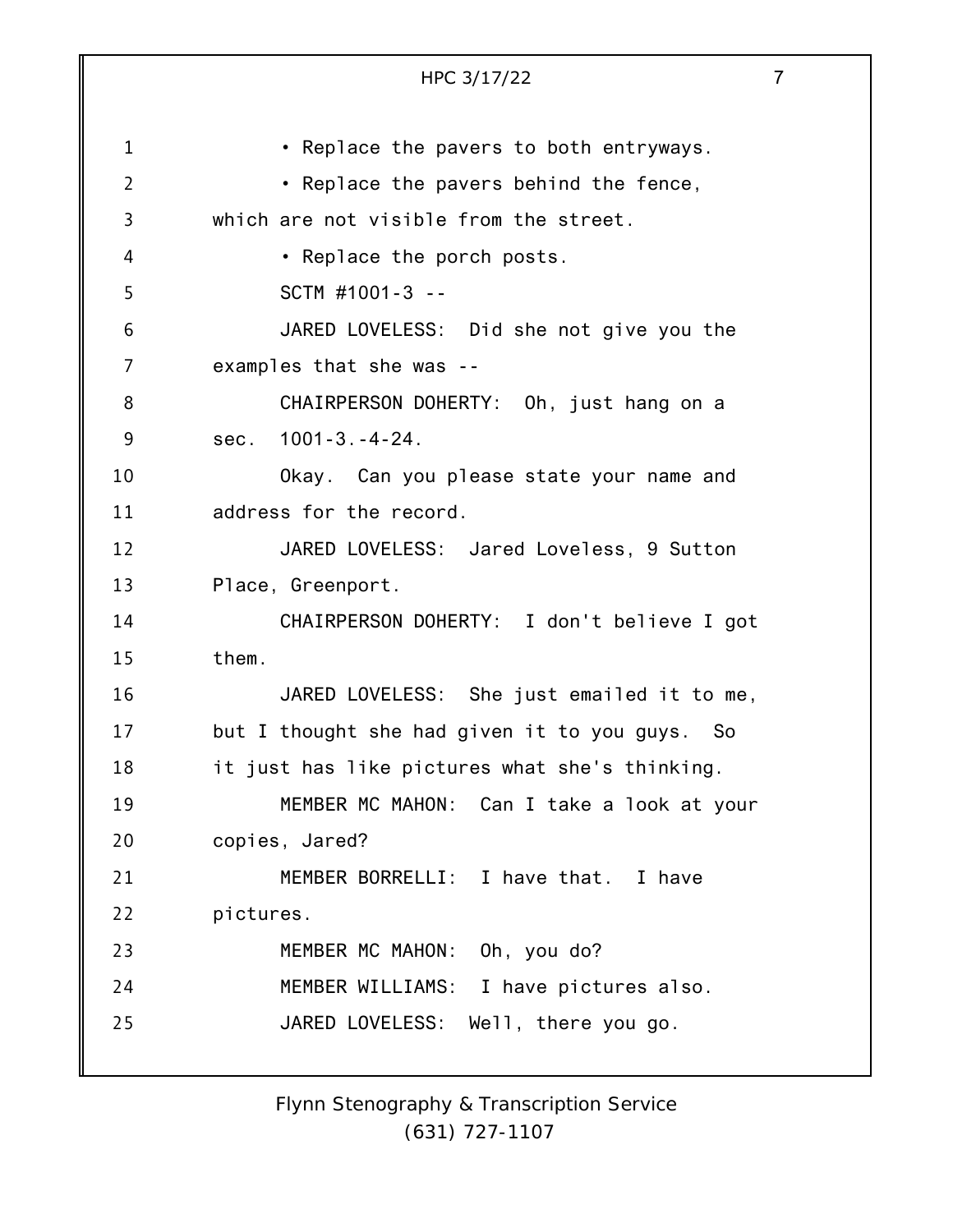1 2 3 4 5 6 7 8 9 10 11 12 13 14 15 16 17 18 19 20 21 22 23 24 25 HPC 3/17/22 8 MEMBER MC MAHON: All right. JARED LOVELESS: For you. MEMBER WILLIAMS: Are you referring - excuse me. Are you -- JARED LOVELESS: These might be from the original. Oh, no, that's it, yeah, so that's it. CHAIRPERSON DOHERTY: Okay. MEMBER MEI: Okay. CHAIRPERSON DOHERTY: All right. Do you want to speak? I know -- Jared, do you want to speak a little bit about the project? JARED LOVELESS: Yeah. I mean, she's trying to do right by the Town and adhere to all the, you know, regulations that the Historic District, you know, wants her to. At this point, though, ironically, she's not able to do the siding in the front, so that's going to stay asbestos that it is. The things that she wants to do, I don't know how you guys gauge whether a -- you know, a square paver is historic or not, but she just wants to do things that she's seen around Greenport. The pebble driveway, I can't imagine there's any way that you would date a pebble driveway, so I don't know if that's historic.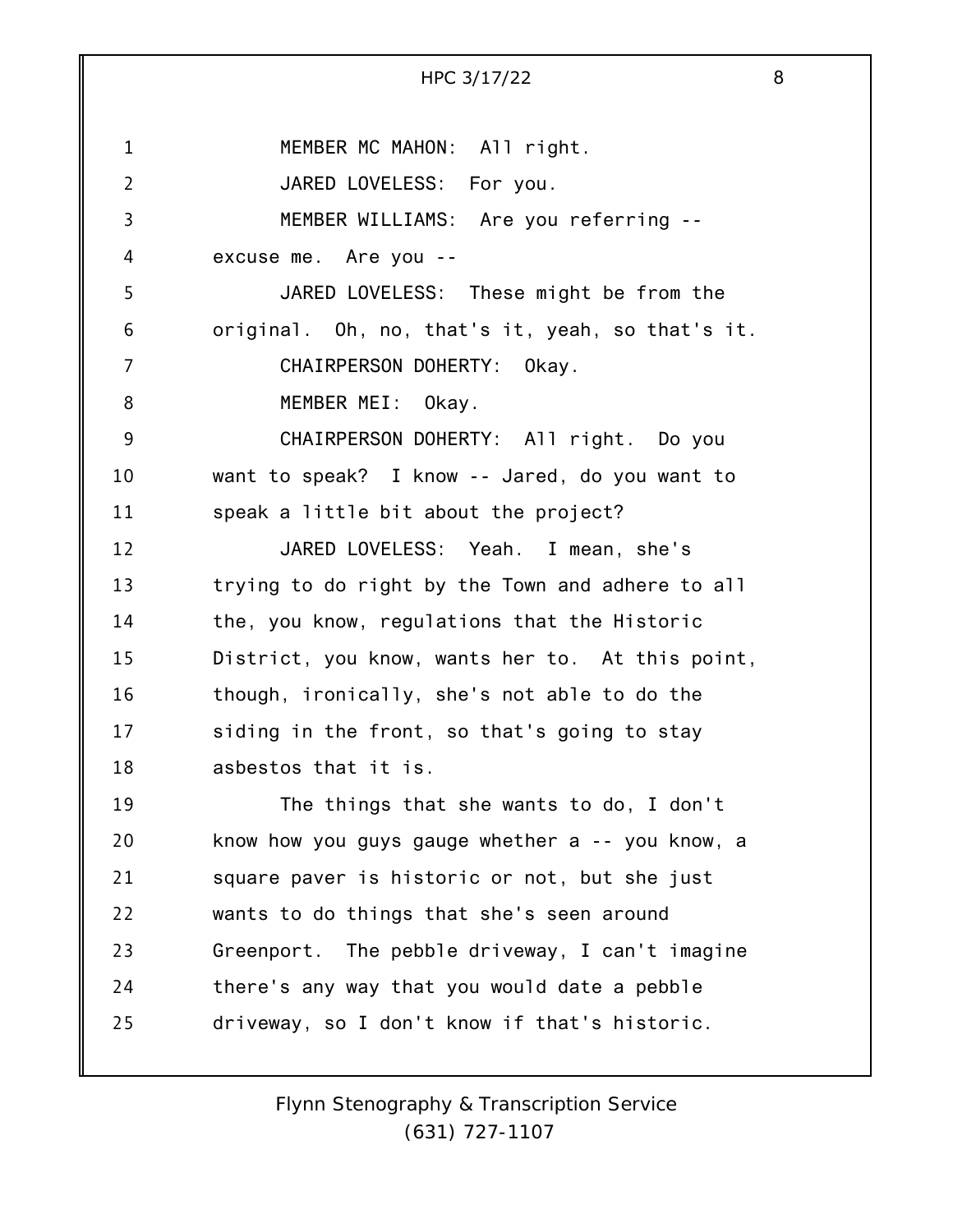## $HPC$  3/17/22

| ۰,                                |  |
|-----------------------------------|--|
| I                                 |  |
| I<br>I<br>۱<br>I<br>×<br>M.<br>۰. |  |

| $\mathbf 1$    | And then the fence, right now, to save            |
|----------------|---------------------------------------------------|
| $\overline{2}$ | costs, she wants to go with just a little bit of  |
| 3              | cedar fence with slats in the front, but then     |
| 4              | everywhere behind the house stockade, which is    |
| 5              | what it was.                                      |
| 6              | And then she originally got approval from         |
| 7              | you guys for a fence in the front, now she would  |
| 8              | just like to do shrubs.                           |
| 9              | I think that's pretty much it. Oh, and            |
| 10             | then the post columns, the porch post columns she |
| 11             | would like to dress up a little bit.              |
| 12             | CHAIRPERSON DOHERTY: Do any HPC members           |
| 13             | have any questions?                               |
| 14             | MEMBER MC MAHON: No. Just if -- is there          |
| 15             | a turned post, or you're going to dress up the    |
| 16             | square? Is there square posts there right now?    |
| 17             | JARED LOVELESS: Oh, yeah. So right now, I         |
| 18             | mean, it's just a four-by-four.                   |
| 19             | MEMBER MC MAHON: Right.                           |
| 20             | JARED LOVELESS: And then the picture she          |
| 21             | provided is a house a block down, about.          |
| 22             | MEMBER MC MAHON:<br>Okay.                         |
| 23             | JARED LOVELESS: Yeah, I think a block             |
| 24             | down. She says she just wants to dress them up,   |
| 25             | she wants to make them look nice. Oh, no,         |
|                |                                                   |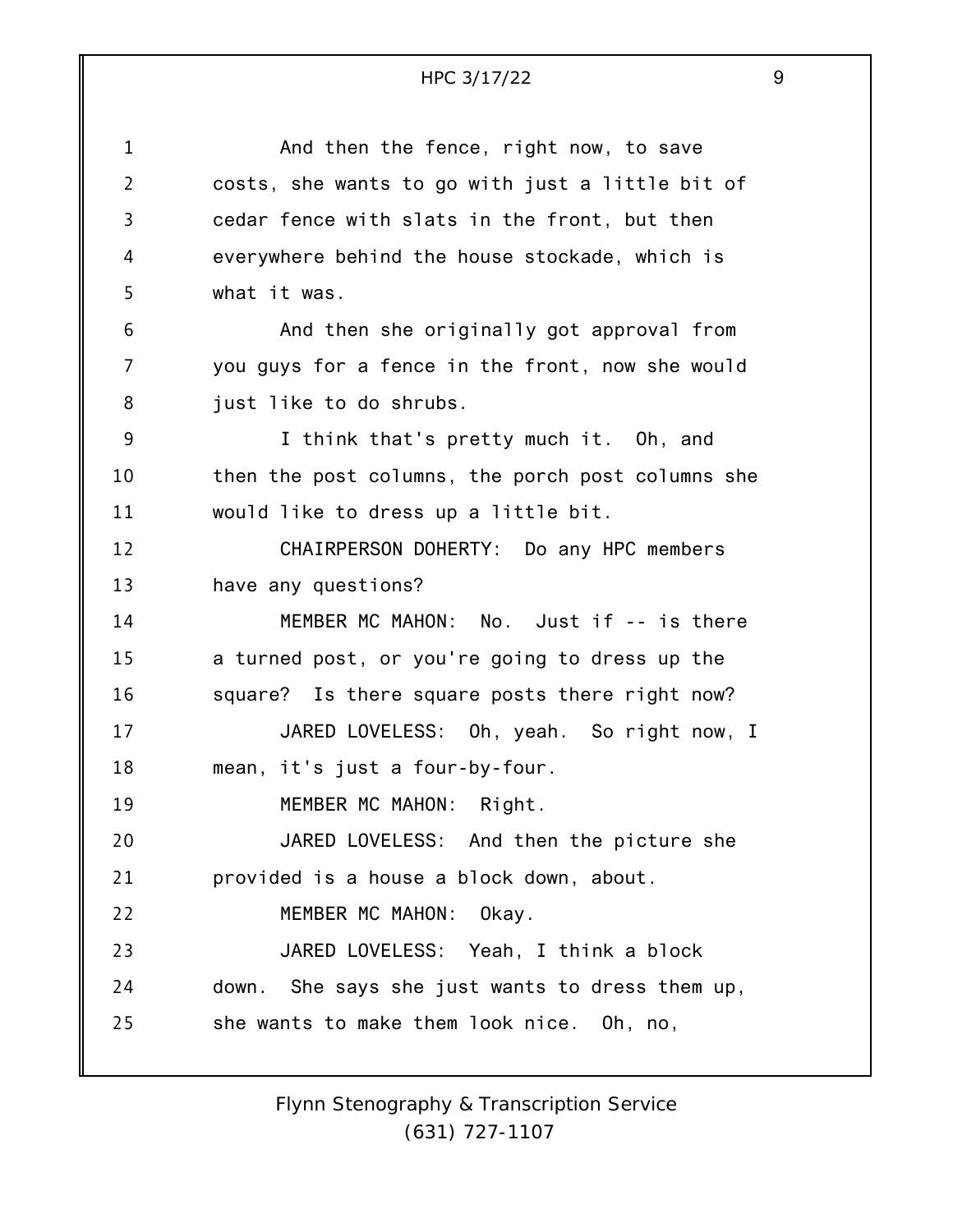1 2 3 4 5 6 7 8 9 10 11 12 13 14 15 16 17 18 19 20 21 22 23 24 25 HPC 3/17/22 10 turned. No, it won't be turned. MEMBER MC MAHON: It won't be turned. JARED LOVELESS: No, no, it will be square, yeah, yeah. MEMBER MC MAHON: It will be square. JARED LOVELESS: I thought you said term post. I'm like I don't even know that term. (Laughter) MEMBER MC MAHON: Just dressed. JARED LOVELESS: Yeah. MEMBER WILLIAMS: I personally love the idea of putting pavers in and removing the cement, I think that's lovely. JARED LOVELESS: Of course. MEMBER WILLIAMS: And I'm all for the boxwood across the front, so -- JARED LOVELESS: Right. MEMBER WILLIAMS: That much of Greenport has a little apron there on the side by a sidewalk, but Carpenter Street is missing that.  $So - -$ JARED LOVELESS: Yeah. MEMBER WILLIAMS: -- this will butt right up to the sidewalk, but it will look lovely. JARED LOVELESS: It will look better than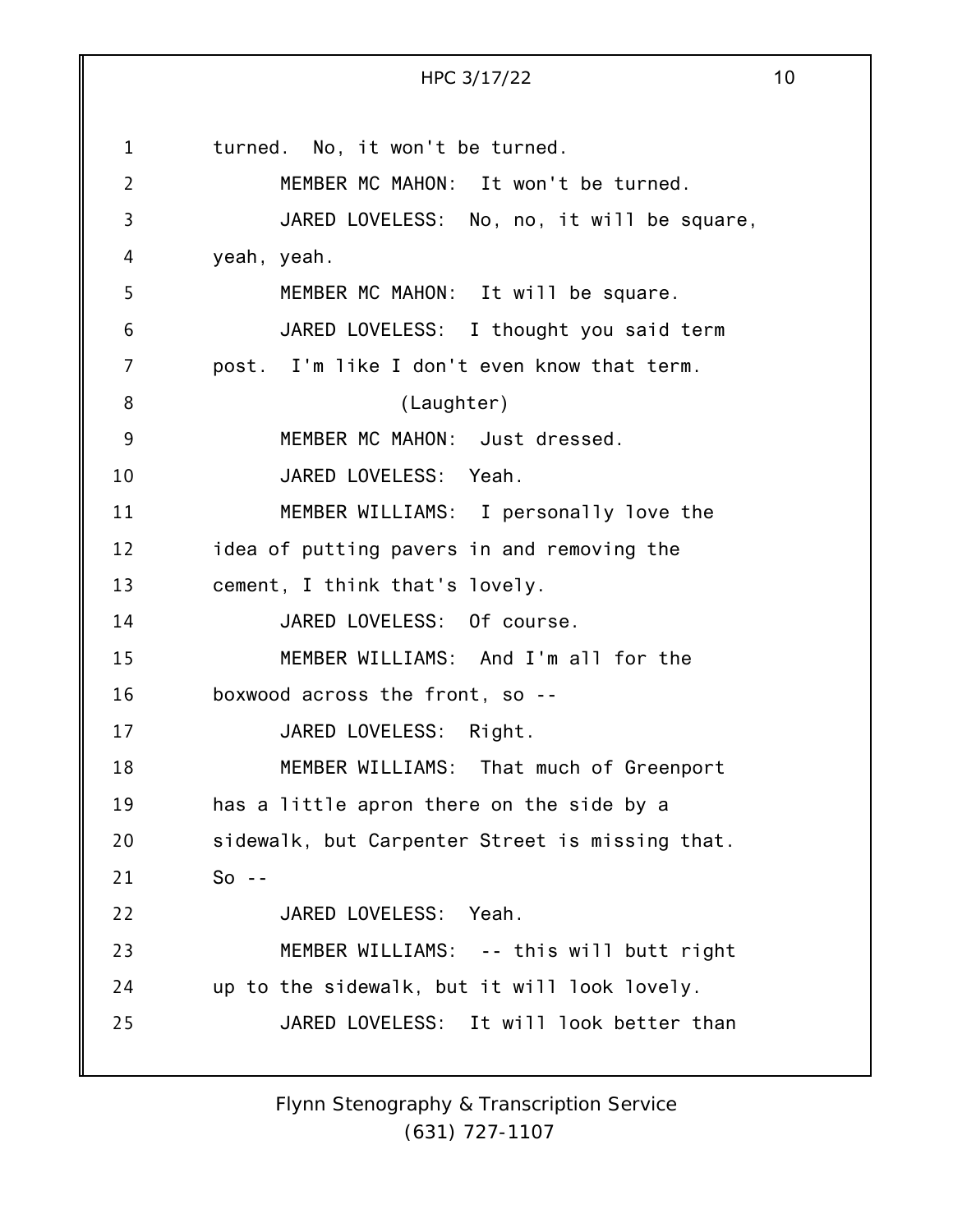1 2 3 4 5 6 7 8 9 10 11 12 13 14 15 16 17 18 19 20 21 22 23 24 25 HPC 3/17/22 11 the chain link fence that was there, yeah. MEMBER WILLIAMS: Yes, definitely. (Cell Phone Rang) JARED LOVELESS: Sorry. MEMBER WILLIAMS: And I think the pebble driveway, oyster shells were the thing in the day, but pebbles are used. Just kind of heads up, if it snows, and then you -- JARED LOVELESS: I know, yeah. MEMBER WILLIAMS: -- you plow, it all ends up at the end of the driveway. JARED LOVELESS: I don't think they know that yet. I'll warn them about it, but -- (Laughter) JARED LOVELESS: I imagine it happens with oyster shells, too. MEMBER BORRELLI: Do you have a photo of the porch posts? JARED LOVELESS: Yeah, it's -- MEMBER WILLIAMS: I think it was the house next to this. MEMBER MC MAHON: It's next to the one with the sample. MEMBER WILLIAMS: It's coming from this one, right?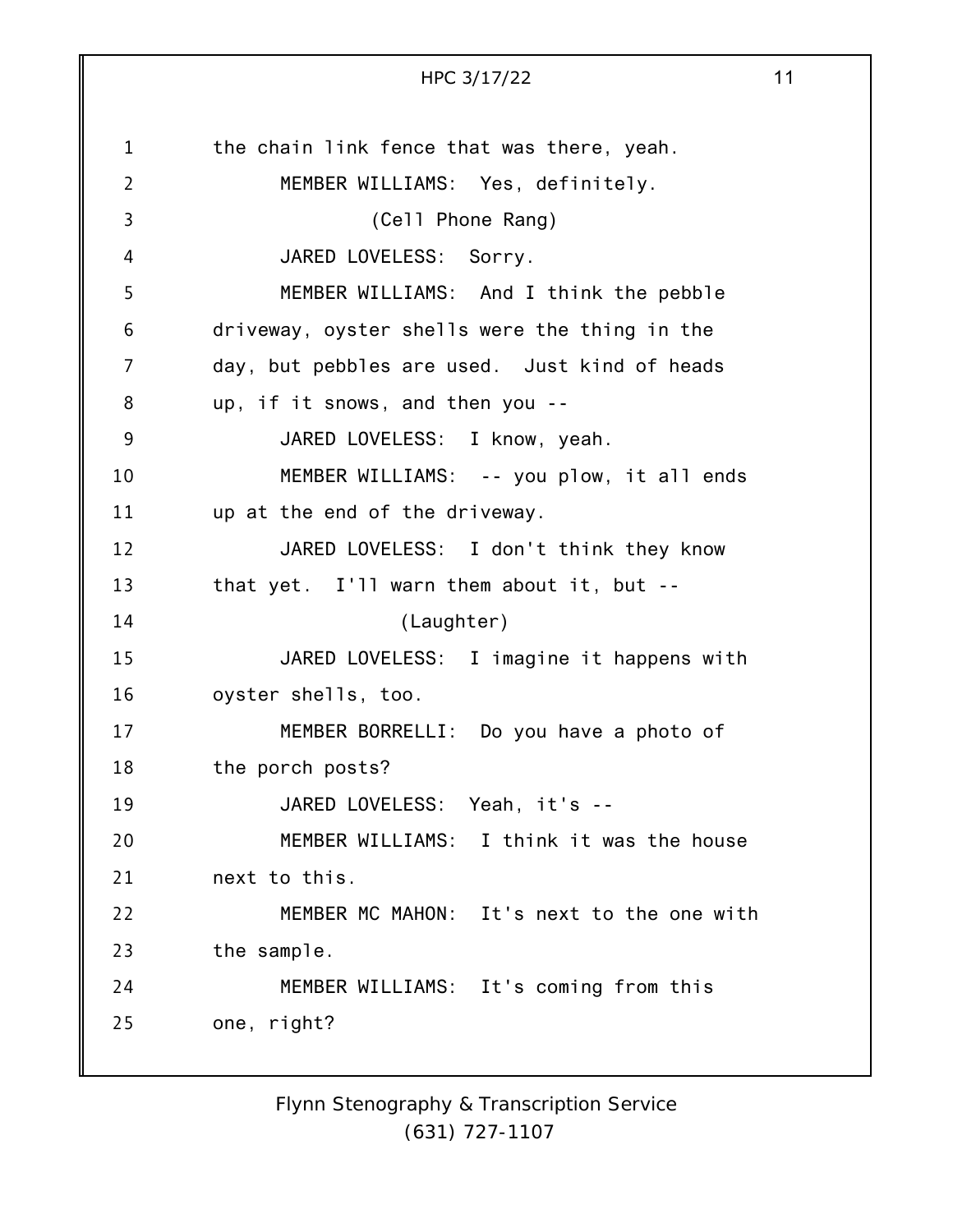1 2 3 4 5 6 7 8 9 10 11 12 13 14 15 16 17 18 19 20 21 22 23 24 25 HPC 3/17/22 12 JARED LOVELESS: Yeah -- no. MEMBER WILLIAMS: Oh, no. JARED LOVELESS: So this is the house, and this is the house down the road. MEMBER WILLIAMS: Perfect. MEMBER BORRELLI: So they're just -- JARED LOVELESS: They're just four-by-fours there. MEMBER BORRELLI: Thank you. JARED LOVELESS: And they won't be -- MEMBER WILLIAMS: They look like real columns. JARED LOVELESS: Right. They won't be as beefy as those, because it's just a four-by-four. The dimensions don't allow for that, but it will just be a wrap. So it will get a little wider, and she just wants to dress up the top and bottom a little. MEMBER BORRELLI: Okay. MEMBER WILLIAMS: Thanks. JARED LOVELESS: Yeah. MEMBER WILLIAMS: It's a great house. JARED LOVELESS: Yeah. If she could do the siding in the front, it would be a lot better, but next year, or the following year, or ...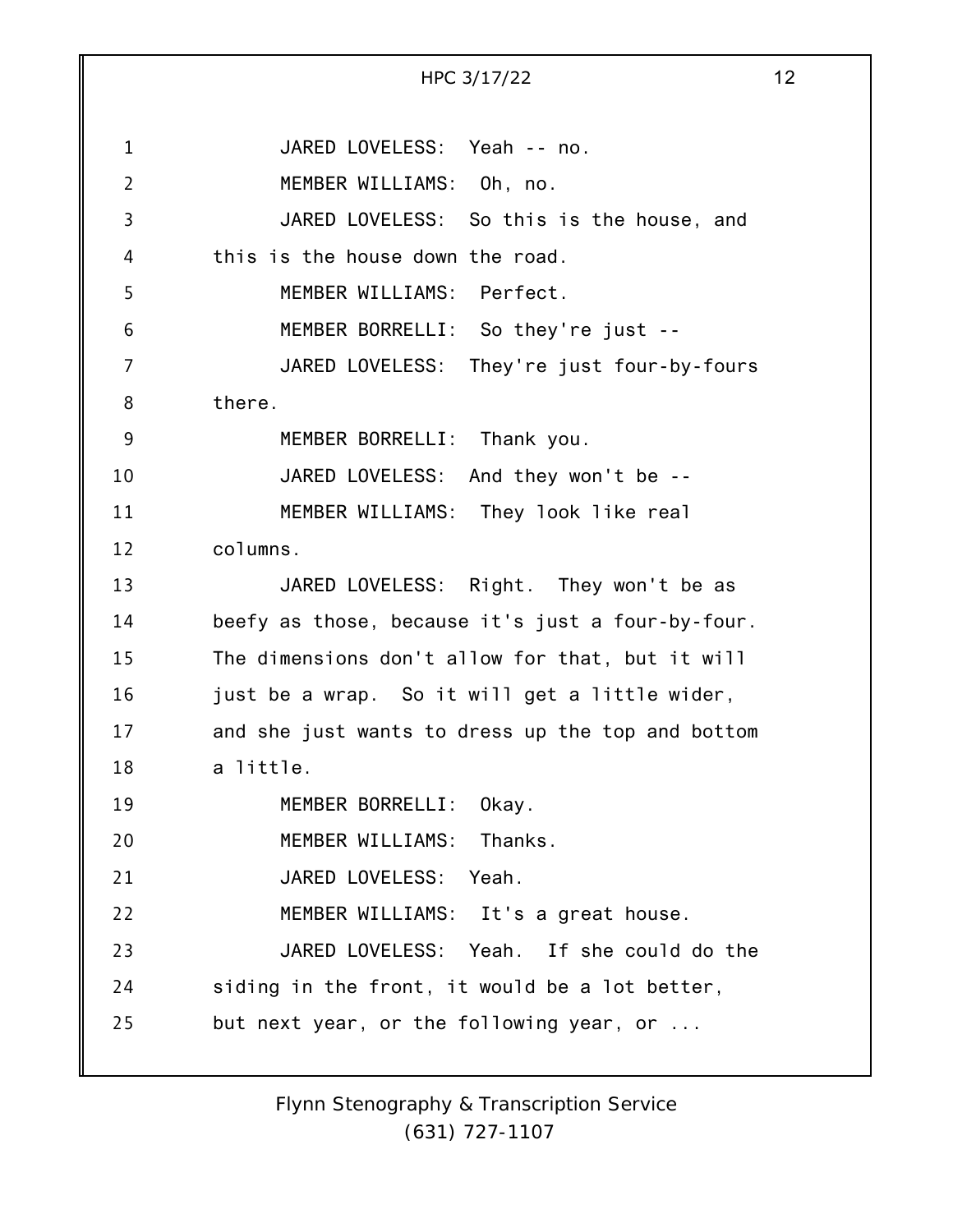1 2 3 4 5 6 7 8 9 10 11 12 13 14 15 16 17 18 19 20 21 22 23 24 25 HPC 3/17/22 13 CHAIRPERSON DOHERTY: Dennis? MEMBER MC MAHON: Yeah. CHAIRPERSON DOHERTY: Any comments? MEMBER MC MAHON: No, I'm happy. I like the fact that the columns will get dressed up. We all know what it takes to -- a box of cedar shingles costs about \$400 for it, plus, yeah. JARED LOVELESS: He's not exaggerating. MEMBER MC MAHON: Absolutely. JARED LOVELESS: It actually does. (Laughter) MEMBER MC MAHON: Absolutely. JARED LOVELESS: Really. MEMBER MC MAHON: We try to work with them. No, I think everything is fine. CHAIRPERSON DOHERTY: Okay. MEMBER MC MAHON: It looks good. Always an improvement. JARED LOVELESS: It won't look like your house, but -- MEMBER MC MAHON: Well. (Laughter) MEMBER MC MAHON: Okay. I'm happy. CHAIRPERSON DOHERTY: Okay. All right. I think we're good.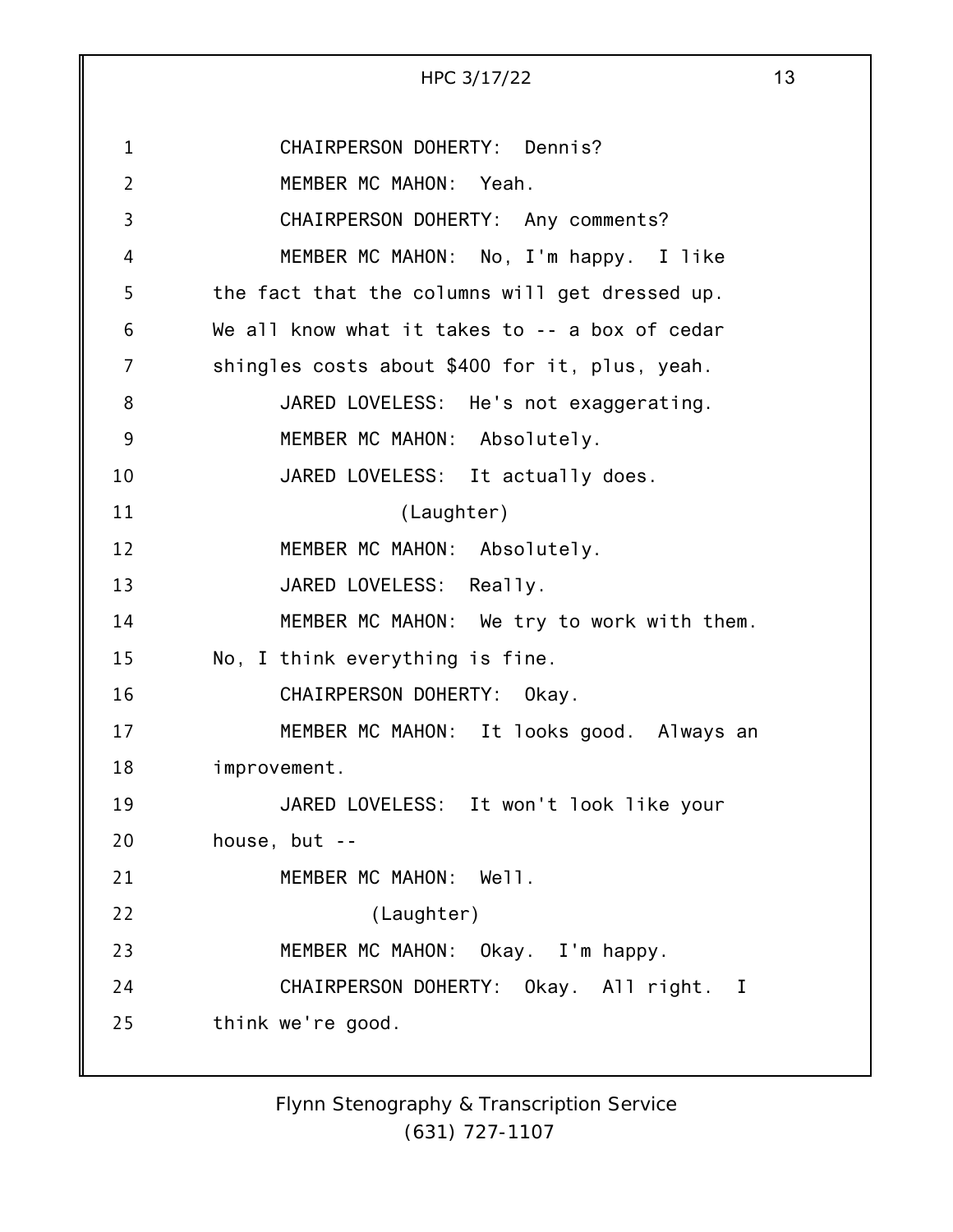1 2 3 4 5 6 7 8 9 10 11 12 13 14 15 16 17 18 19 20 21 22 23 24 25 HPC 3/17/22 14 JARED LOVELESS: All right. CHAIRPERSON DOHERTY: Thank you. JARED LOVELESS: Do I need to wait for anything, or I can go now? CHAIRPERSON DOHERTY: You do, you need to wait for us to vote. JARED LOVELESS: Oh, right. CHAIRPERSON DOHERTY: Yes. ADMINISTRATOR PALLAS: Madam Chair, I just have a question. If additional materials were handed out that we don't have, we need copies of those for the file. MEMBER MEI: They were part of the pack. CHAIRPERSON DOHERTY: They were. MEMBER MC MAHON: No, we did, we did. We're good. CHAIRPERSON DOHERTY: Okay. I'm sorry, Madam. MICHELLE BUCKLEY: Yeah. CHAIRPERSON DOHERTY: You can't speak. This isn't a public hearing. MICHELLE BUCKLEY: Oh, it isn't? CHAIRPERSON DOHERTY: No, it is not. MICHELLE BUCKLEY: Okay. CHAIRPERSON DOHERTY: All right? So that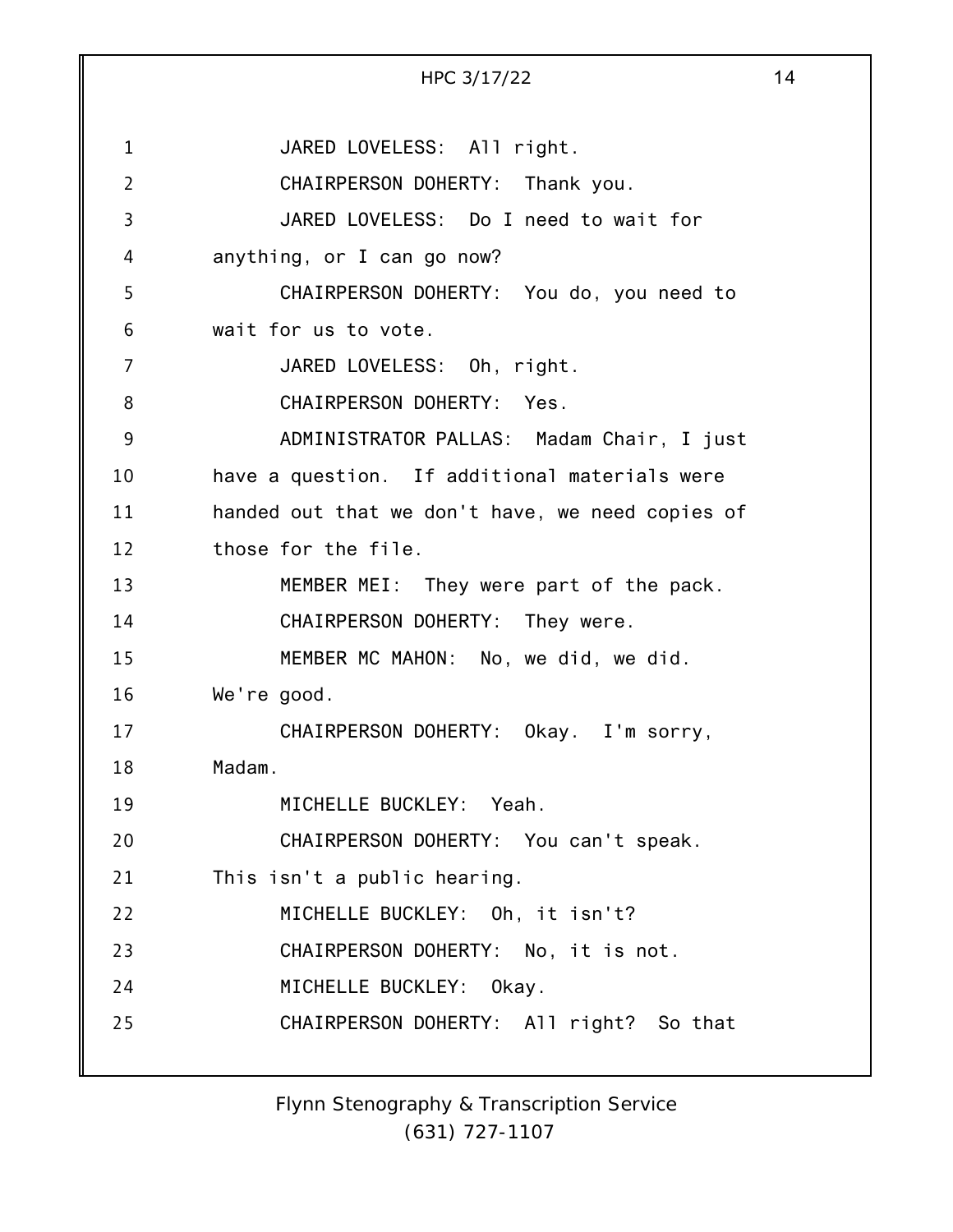1 2 3 4 5 6 7 8 9 10 11 12 13 14 15 16 17 18 19 20 21 22 23 24 25 HPC 3/17/22 15 you know, for any other additions or changes, you will need to come before the HPC for a Certificate of Appropriateness. JARED LOVELESS: Okay. CHAIRPERSON DOHERTY: Thank you very much for your attention to this requirement. I make a motion to approve the application and issue a Certificate of Appropriateness, as the application is in keeping with the criteria of Greenport Village Code Section 76-7. Is there a second? MEMBER WILLIAMS: Second. MEMBER MC MAHON: I'll second it. CHAIRPERSON DOHERTY: All in favor? MEMBER BORRELLI: Aye MEMBER MC MAHON: Aye. MEMBER MEI: Aye. MEMBER WILLIAMS: Aye. CHAIRPERSON DOHERTY: Aye. Motion carries, application is approved. JARED LOVELESS: All right. Now I can leave. (Laughter) MEMBER WILLIAMS: Thank you. JARED LOVELESS: Thank you.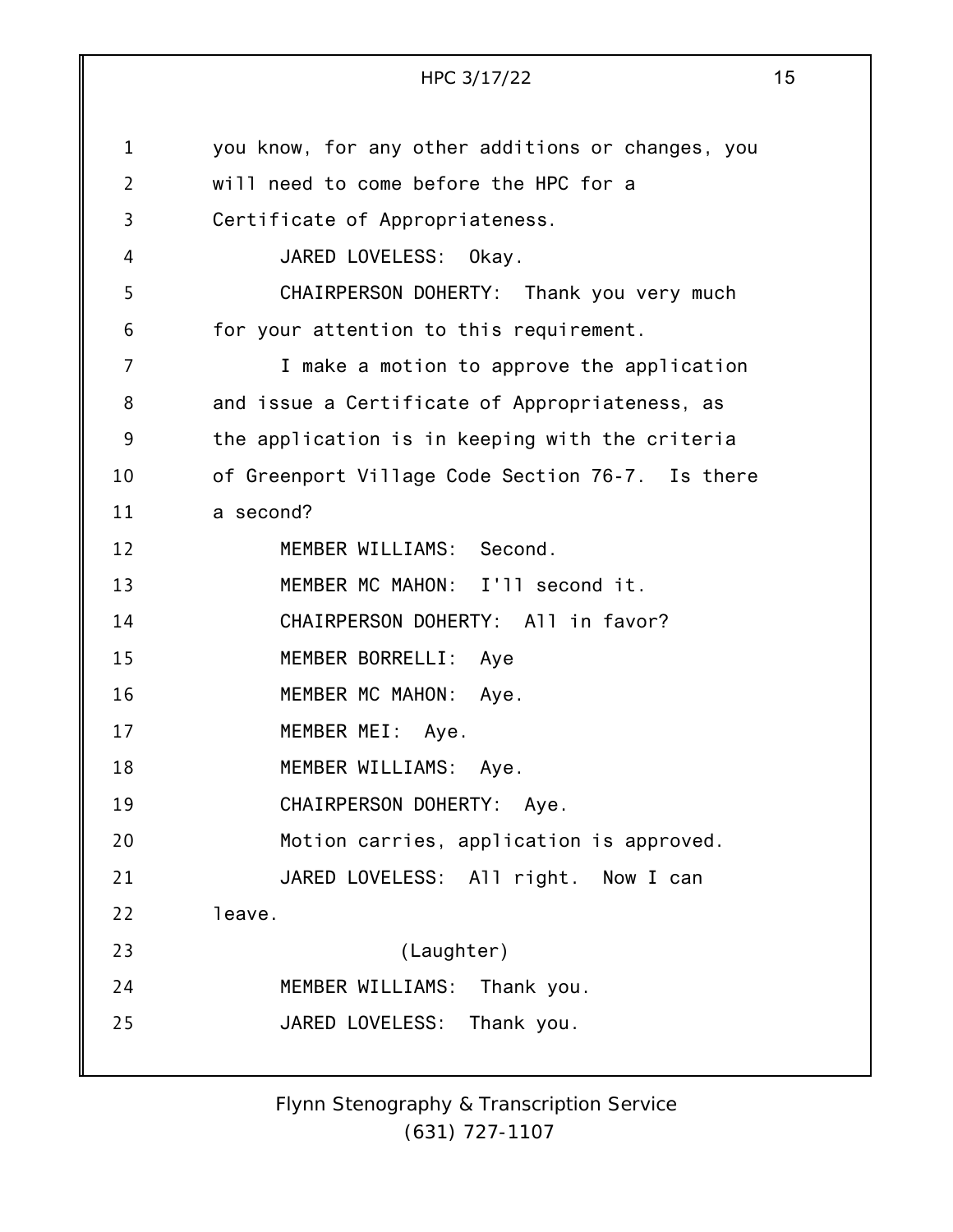|                | HPC 3/17/22                                       | 16 |
|----------------|---------------------------------------------------|----|
|                |                                                   |    |
| $\mathbf{1}$   | CHAIRPERSON DOHERTY: So we already moved          |    |
| $\overline{2}$ | to not discuss your application today, because it |    |
| 3              | needs a -- we need to have a public hearing.      |    |
| 4              | RYAN SIDOR: Yeah, okay. All right.                |    |
| 5              | MEMBER MC MAHON: That's where we ended up         |    |
| 6              | with it.                                          |    |
| 7              | (Laughter)                                        |    |
| 8              | RYAN SIDOR: Yeah. No, I knew it was going         |    |
| 9              | that way, I just $-$                              |    |
| 10             | MEMBER MC MAHON: Okay.                            |    |
| 11             | RYAN SIDOR: I didn't know if there was            |    |
| 12             | anything you could do now or --                   |    |
| 13             | CHAIRPERSON DOHERTY: Well, no, because --         |    |
| 14             | LUCIA BRAATEN: I'm sorry, could I have            |    |
| 15             | your name?                                        |    |
| 16             | RYAN SIDOR: Yeah, I'm sorry. Ryan Sidor.          |    |
| 17             | I work for Robert Brown.                          |    |
| 18             | LUCIA BRAATEN: Thank you.                         |    |
| 19             | CHAIRPERSON DOHERTY: You know, because            |    |
| 20             | their demolition is involved and a serious        |    |
| 21             | rebuild is involved --                            |    |
| 22             | RYAN SIDOR:<br>Yeah.                              |    |
| 23             | CHAIRPERSON DOHERTY: -- we need to have a         |    |
| 24             | public hearing.                                   |    |
| 25             | RYAN SIDOR:<br>Okay.                              |    |
|                |                                                   |    |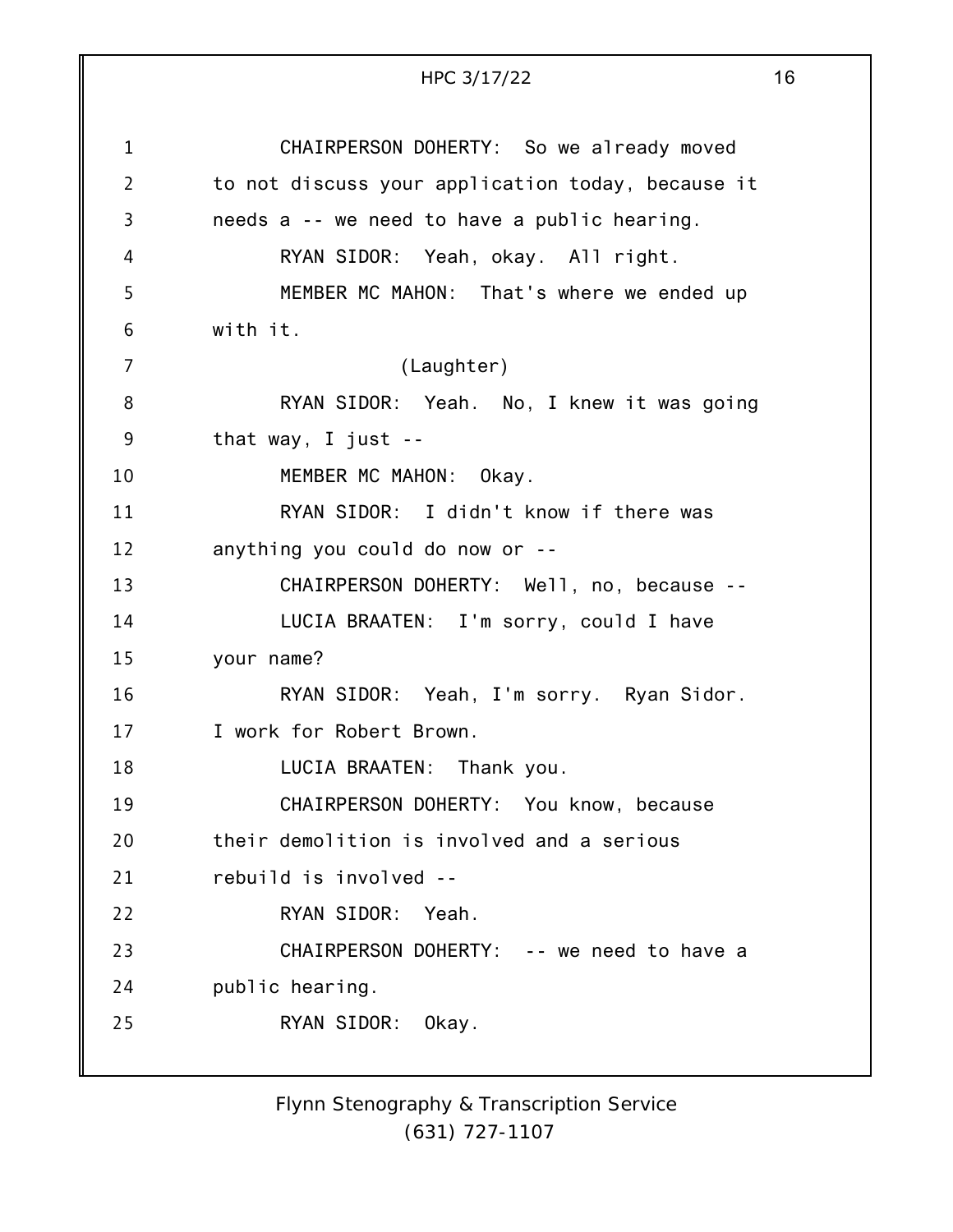|                | 17<br>HPC 3/17/22                                 |
|----------------|---------------------------------------------------|
| $\mathbf 1$    | CHAIRPERSON DOHERTY: Since you're here, do        |
| $\overline{2}$ | any members have any quick questions you would    |
| 3              | like to ask?                                      |
| 4              | MEMBER WILLIAMS: Not I.                           |
| 5              | CHAIRPERSON DOHERTY: And then the next --         |
| 6              | at the public hearing, then you'll talk to us     |
| $\overline{7}$ | about the project.                                |
| 8              | RYAN SIDOR: Yeah, Yep. Is -- just for my          |
| 9              | clarification, if there's demolition involved, it |
| 10             | always goes to a public hearing?                  |
| 11             | CHAIRPERSON DOHERTY: Yes.                         |
| 12             | RYAN SIDOR: Okay. So --                           |
| 13             | CHAIRPERSON DOHERTY: For a building in the        |
| 14             | Historic District, yes.                           |
| 15             | RYAN SIDOR: Yeah, because we -- we thought        |
| 16             | the meeting was at 6, so the homeowner is coming  |
| 17             | out. And so, just for the future, I can always    |
| 18             | just tell him not to come to the first one, just  |
| 19             | come to the public hearing?                       |
| 20             | CHAIRPERSON DOHERTY: Well, we always meet         |
| 21             | at 5 o'clock.                                     |
| 22             | RYAN SIDOR: Okay. Yeah, I don't know why          |
| 23             | it was on the calendar for 6.                     |
| 24             | CHAIRPERSON DOHERTY: Okay.                        |
| 25             | RYAN SIDOR: That was our fault.                   |
|                |                                                   |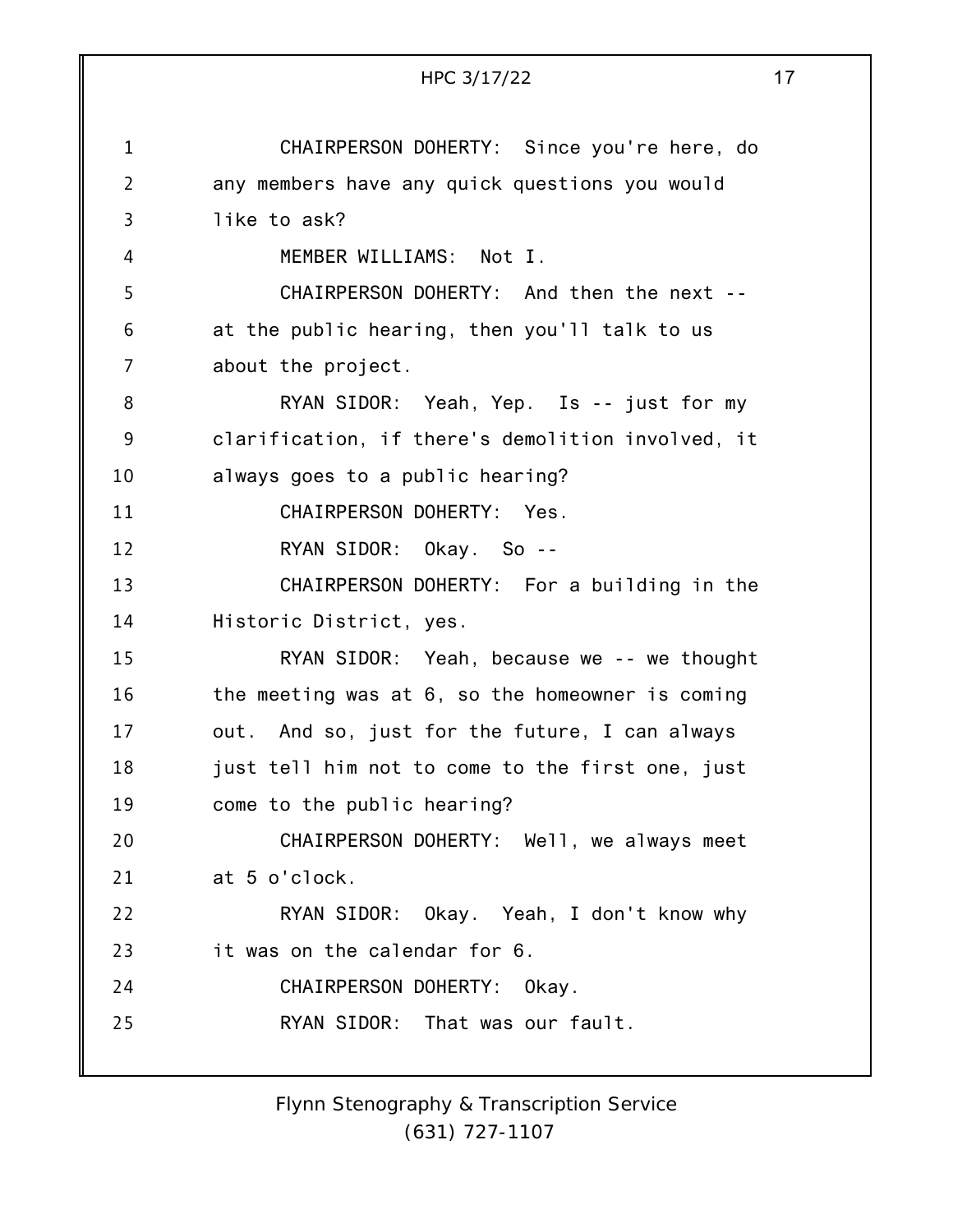|             | HPC 3/17/22                                       | 18 |
|-------------|---------------------------------------------------|----|
|             |                                                   |    |
| $\mathbf 1$ | CHAIRPERSON DOHERTY: So I would definitely        |    |
| 2           | make a point to be here at 5 o'clock.             |    |
| 3           | RYAN SIDOR: For the public hearing, of            |    |
| 4           | course.                                           |    |
| 5           | CHAIRPERSON DOHERTY: Yes.                         |    |
| 6           | RYAN SIDOR: Yes.                                  |    |
| 7           | CHAIRPERSON DOHERTY: Okay. So anything            |    |
| 8           | else?                                             |    |
| 9           | (No Response)                                     |    |
| 10          | CHAIRPERSON DOHERTY: All right. Agenda            |    |
| 11          | Item No. 3 - Motion to accept and approve the     |    |
| 12          | minutes of the February 17th, 2022 Regular        |    |
| 13          | Meeting. Do I have a second?                      |    |
| 14          | MEMBER WILLIAMS: Second.                          |    |
| 15          | CHAIRPERSON DOHERTY: All in favor?                |    |
| 16          | MEMBER BORRELLI:<br>Aye.                          |    |
| 17          | MEMBER MC MAHON:<br>Aye.                          |    |
| 18          | MEMBER MEI: Aye.                                  |    |
| 19          | MEMBER RATSEY WILLIAMS: Aye.                      |    |
| 20          | CHAIRPERSON DOHERTY: Aye.                         |    |
| 21          | Motion carries.                                   |    |
| 22          | Agenda Item No. 4 - Motion to schedule the        |    |
| 23          | next Historic Preservation Commission Meeting for |    |
| 24          | 5 p.m. on April 21, 2022 at the Third Street Fire |    |
| 25          | Station. Do I have a second?                      |    |
|             |                                                   |    |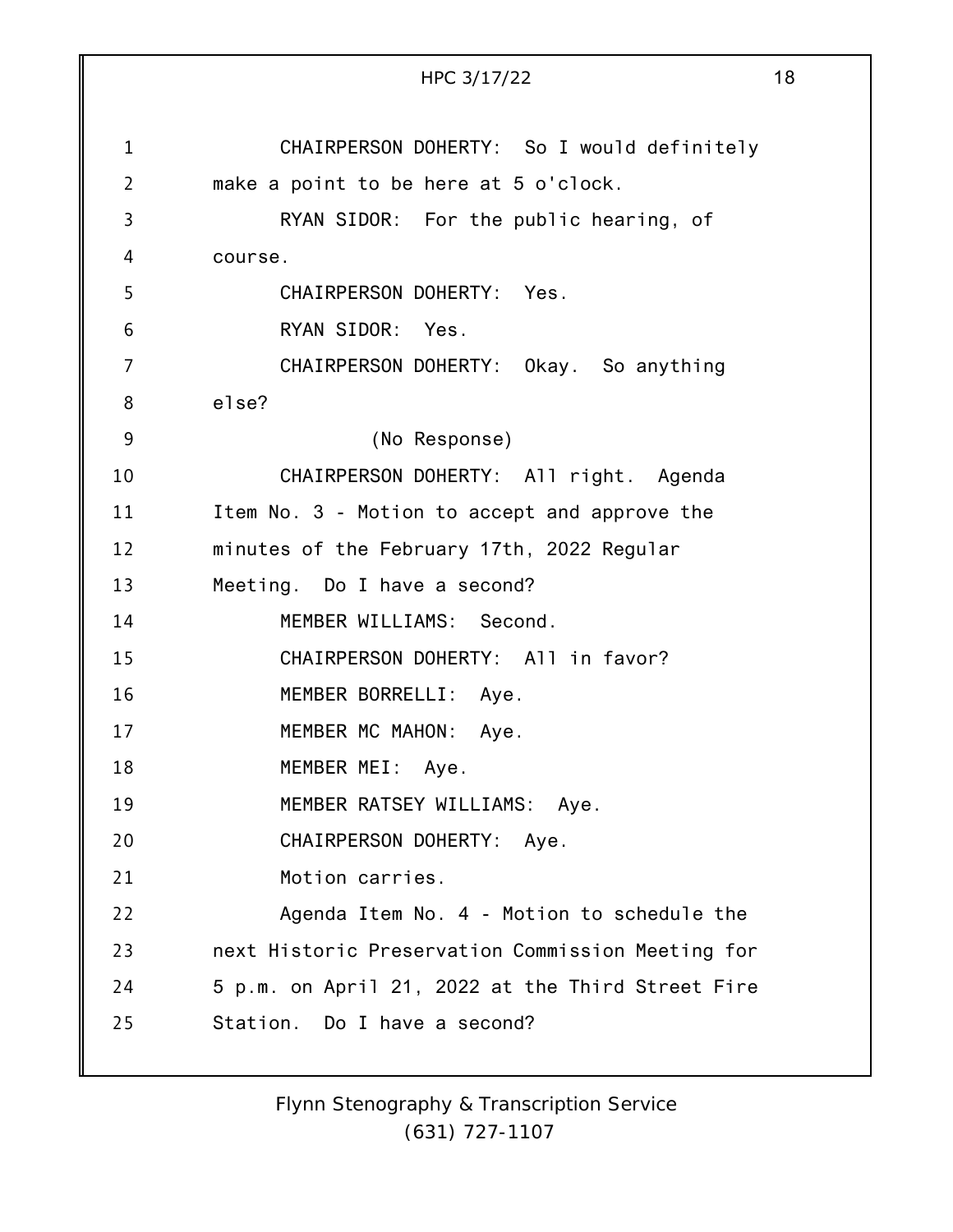1 2 3 4 5 6 7 8 9 10 11 12 13 14 15 16 17 18 19 20 21 22 23 24 25 HPC 3/17/22 19 MEMBER MEI: Second. MEMBER MC MAHON: Second. CHAIRPERSON DOHERTY: All in favor? MEMBER BORRELLI: Aye. MEMBER MC MAHON: Aye. MEMBER MEI: Aye. MEMBER RATSEY WILLIAMS: Aye. CHAIRPERSON DOHERTY: Aye. Before we adjourn, would any member of the public like to address the Commission? RUTH WIESEHAHN: I just wanted to -- I know you don't know anything, but my mind was certainly -- CHAIRPERSON DOHERTY: Could you, please -- RUTH WIESEHAHN: Oh, sorry. CHAIRPERSON DOHERTY: -- state your name and address for the record. RUTH WIESEHAHN: Yes. Ruth Wiesehan, 320 Carpenter Street, Greenport. My concern, without knowing and without seeing the plans, I wanted -- my question was the windows in that house are historic, and I would hate to see that disappear, no matter if they're not energy efficient, or whatever. I think that's extremely important.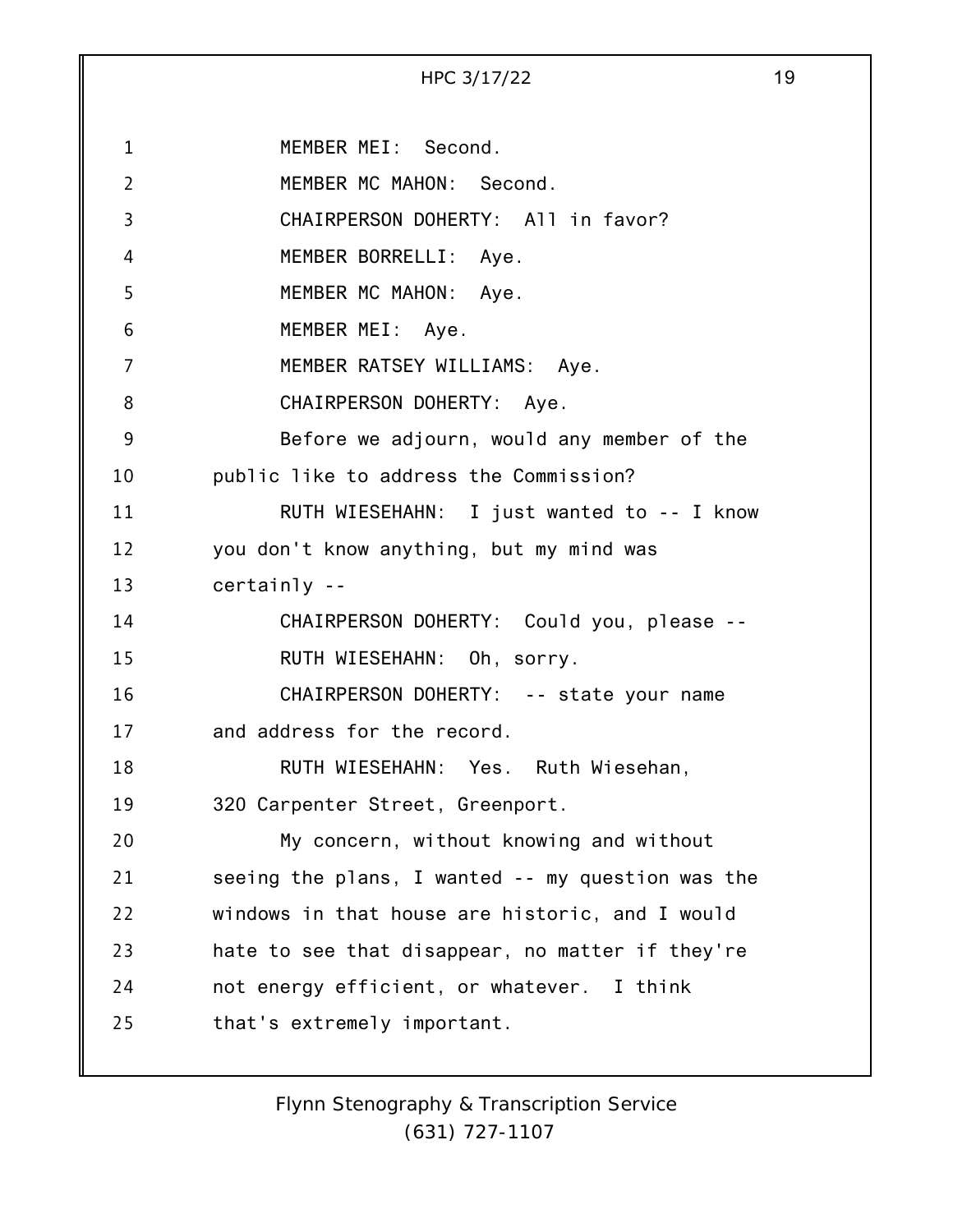|                | HPC 3/17/22                                       | 20 |
|----------------|---------------------------------------------------|----|
| $\mathbf{1}$   | And I can't understand how you can raise          |    |
| $\overline{2}$ | the roof without changing the roof line. Is that  |    |
| 3              | something I'm not getting? I don't understand.    |    |
| 4              | MEMBER MC MAHON: I was -- that's the first        |    |
| 5              | thing I looked at here myself, because I see that |    |
| 6              | saltbox.                                          |    |
| 7              | ADMINISTRATOR PALLAS: This is scheduled           |    |
| 8              | for a public hearing next month, that's when you  |    |
| 9              | would comment on the application                  |    |
| 10             | RUTH WIESEHAHN: Oh, I thought you asked --        |    |
| 11             | I thought you asked for comments.                 |    |
| 12             | CHAIRPERSON DOHERTY: Well, we do let the          |    |
| 13             | members of the public address, but you're going   |    |
| 14             | to have an opportunity to speak at the public     |    |
| 15             | hearing.                                          |    |
| 16             | RUTH WIESEHAHN: Yeah.                             |    |
| 17             | CHAIRPERSON DOHERTY: What I can tell you          |    |
| 18             | is that you can look at all of the materials that |    |
| 19             | we see online.                                    |    |
| 20             | RUTH WIESEHAHN:<br>Yeah.                          |    |
| 21             | CHAIRPERSON DOHERTY: So if you go to our          |    |
| 22             | agenda, you can read them and download them.      |    |
| 23             | RUTH WIESEHAHN: I did go to the agenda,           |    |
| 24             | but I guess I didn't go down far enough, maybe,   |    |
| 25             | $SO - -$                                          |    |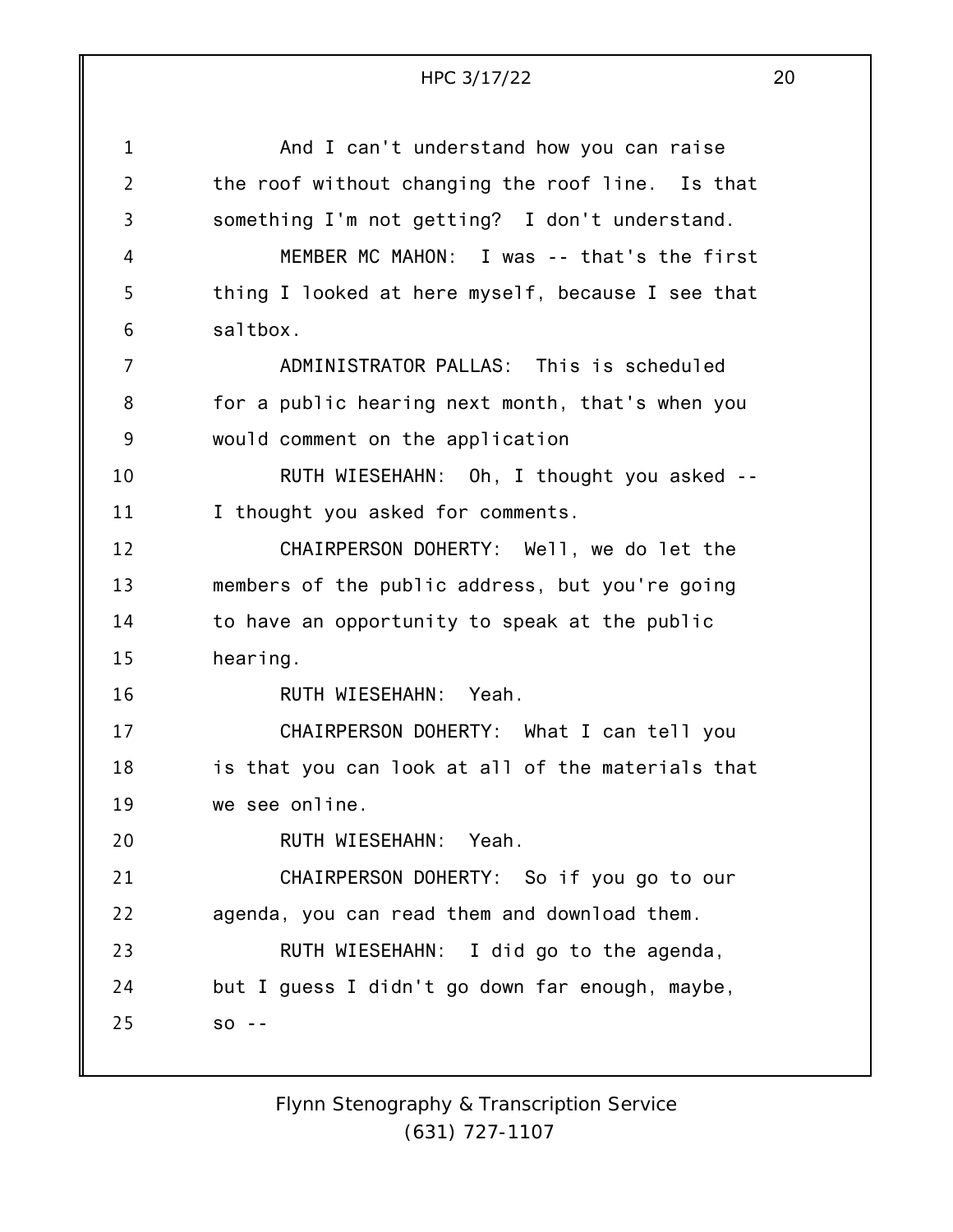1 2 3 4 5 6 7 8 9 10 11 12 13 14 15 16 17 18 19 20 21 22 23 24 25 HPC 3/17/22 21 CHAIRPERSON DOHERTY: Okay. HPC has it's own agenda, you know. RUTH WIESEHAHN: I saw your website, though. CHAIRPERSON DOHERTY: Okay. RUTH WIESEHAHN: Those are just concerns. I feel like you people have such a responsibility on your shoulders to maintain the integrity and the history of Greenport. This is just a quaint little cottage and, you know, you have to save it one house at a time. MEMBER MC MAHON: Yeah. RUTH WIESEHAHN: So that's my concern. MEMBER MC MAHON: Yeah. No, we love, you know -- those saltbox windows is what you're talking about? RUTH WIESEHAHN: Yeah. MEMBER MC MAHON: They'll never change. It doesn't matter. In that regard, they'll make it work. RUTH WIESEHAHN: Okay. Thank you. CHAIRPERSON DOHERTY: So we'll see you next month. RUTH WIESEHAHN: Yes. So does that mean that the hearing and the meeting would be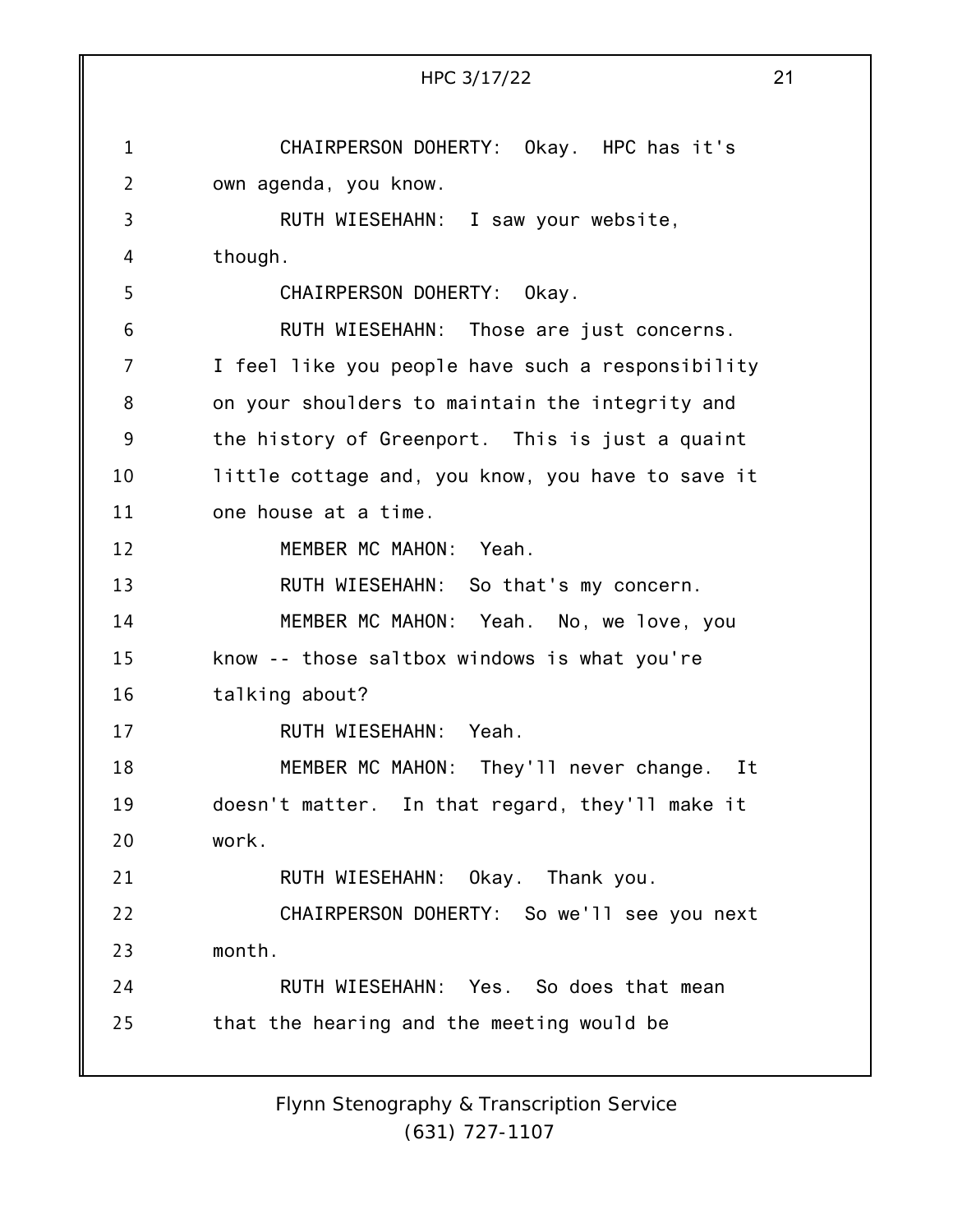HPC 3/17/22 22

1 2 3 4 5 6 7 8 9 10 11 12 13 14 15 16 17 18 19 20 21 22 23 24 25 together, or -- CHAIRPERSON DOHERTY: What we will do is -- RUTH WIESEHAHN: You said the 21st. CHAIRPERSON DOHERTY: -- we will first start with the hearing. RUTH WIESEHAHN: Okay. CHAIRPERSON DOHERTY: And then we'll close the hearing and open the meeting, and then their application will be the first agenda item. RUTH WIESEHAHN: Thank you. CHAIRPERSON DOHERTY: You're welcome. Agenda Item No. 5, I make a motion to adjourn the meeting. Do I have a second? MEMBER MEI: Second. MEMBER MC MAHON: Second. CHAIRPERSON DOHERTY: Thank you, everyone. We are adjourned. (The Meeting was Adjourned at 4:15 p.m.)